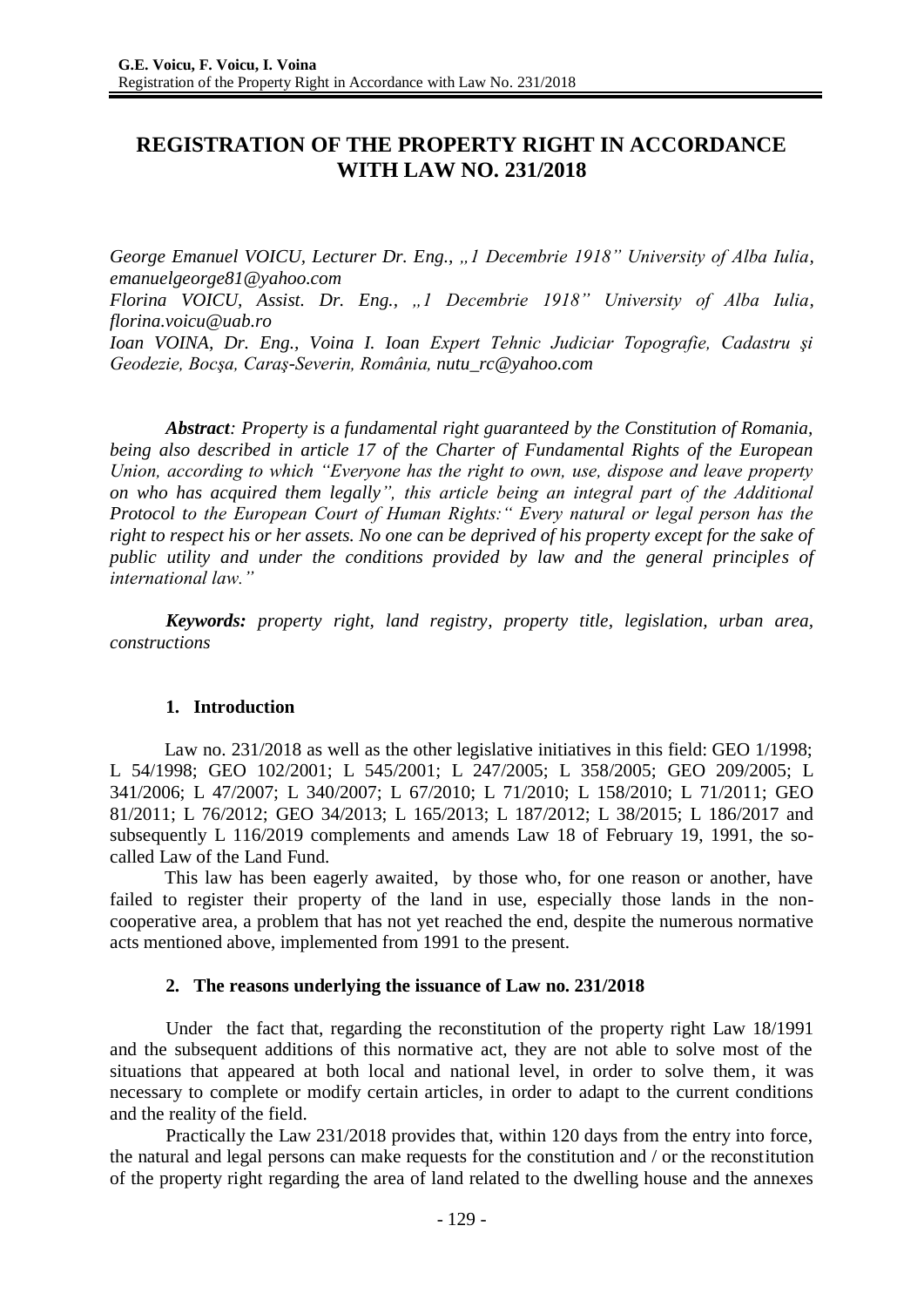of the household, as well as the courtyard and the garden around them, which are hightlighted in the property documents, in the land book, in the agricultural register or in other land documents, at the date of entry into the agricultural production cooperative or in their absence by any means of proof, including statements authenticated by witnesses.

In the case of the land related to the house, which have not been cooperated, the owners or their heirs may request the county commission to issue the title of property, as follows: if the applicants appear in the agricultural registers or the cadastral registers and in the fiscal records, if the land is the property of the Romanian State and the requesting persons have the quality of owners of the constructions on the lands that are the subject of the present law and are not subject to the requests for reconstruction or the constitution of the right of owned by other persons.

In view of these provisions, the interested persons can submit applications to the commissions of local land funds that will establish a register in which the applications registered under Law no. 231/2018.

#### **3. Law enforcement rules**

One of the most important changes of Law 18/1991 brought by Law 231/2018 refers to Article 23, which defines the lands that can be the object of this reconstitution of the property right, through paragraphs 2 and  $2<sup>1</sup>$  that will be modified in the sense in which the lands related to the constructions (the dwelling house, the annexes of the household), as well as the yard and the garden around them are those evidenced in the property documents (land book, agricultural register) or in other land documents, at the date of entry into the agricultural production cooperative or in their absence by any documents proving this. At the same time in the case of constructions alienations, the land related to them provided in paragraph (2) is the one agreed by the parties on the date of alienation, evidenced by any documents, including authentic witness statements.

Regarding the land requested by the owners, Article 24 mentions the conditions under which they can benefit from the provisions of this law, in this sense after paragraph 2 a new paragraph, 3 is introduced, which defines the fact that the land located in the urban area, related to the constructions built by the former production cooperatives, the former intercooperative economic associations and the former consumer cooperatives, will be registered in the property of the current owners, if they fulfill cumulatively the following aspects:

a) they hold constructions from the date of acquisition until the date of requesting the registration of the property right;

b) can prove that the building is registered in the agricultural register and that they paid the amounts related to taxes in accordance with the legal provisions;

c) for the land subject to the request, related to the construction, the property right has not been constituted or reconstituted;

d) these lands for which the title of the property was requested, are not in the public or private domain of the Romanian State.

Regarding the preparation of the minutes of putting in possession respectively of their completion, Article 27, introduces after paragraph 1 a new paragraph,  $(1^1)$ , which stipulates that, in the situations in which when drawing up the related minutes of possession to the applicants, it is found that their name, first name or initials were incorrectly noted in the annexes validated by the commission's decision, as compared to the names and surnames of the identity documents presented, the annexes previously validated by commission decisions are not modified.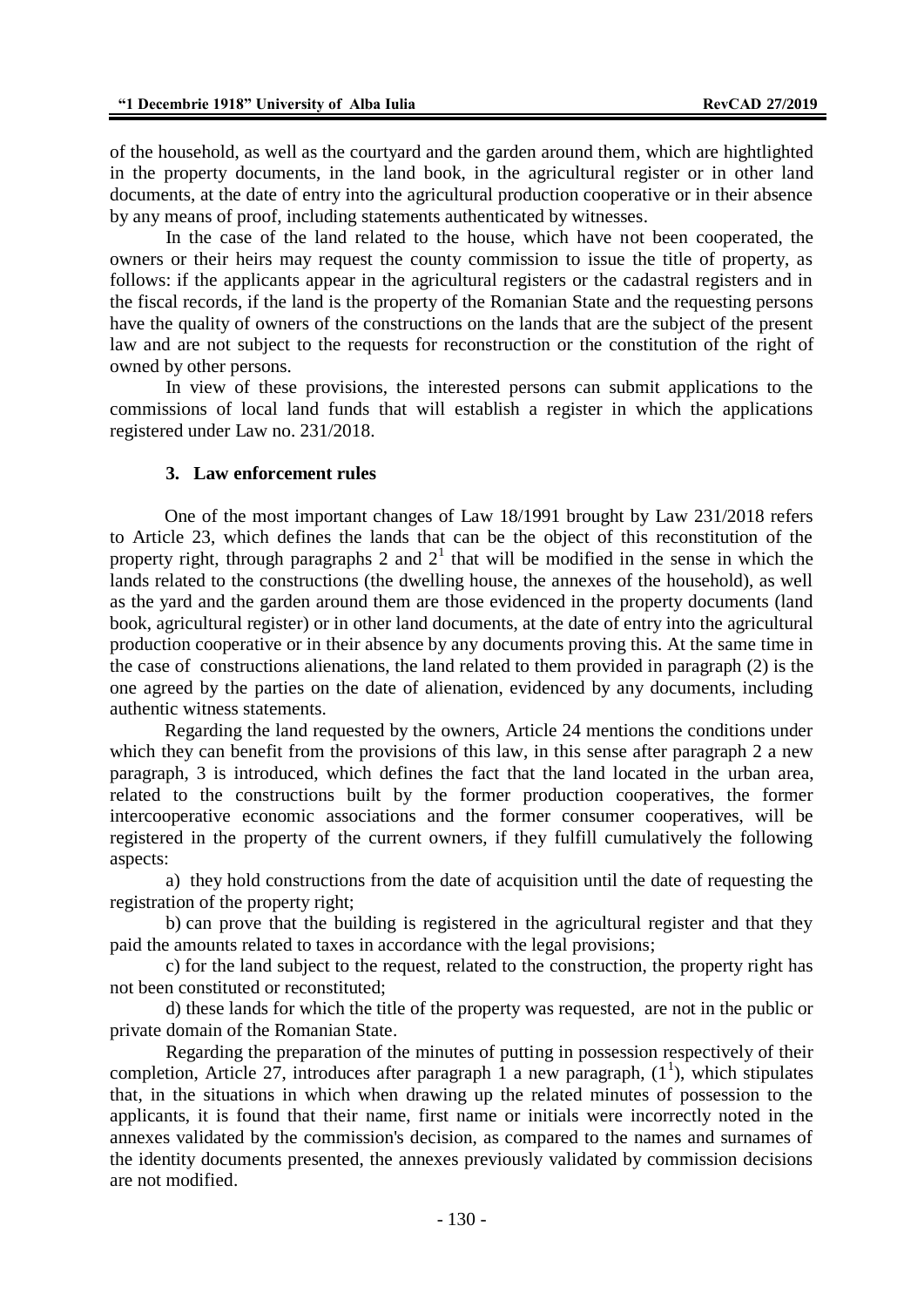The minutes of putting in possession necessary for the issue of the titles of property will be completed with the names and surnames of the applicants according to the identity documents and will have annexed for the issue of the titles of property, evidences from which it will be shown that the applicants registered in the minutes of putting in possession are the same as those included in the annexes previously validated by decisions by the commission.

At the same time in this article, by adding paragraph 23, the cases in which the owners or their heirs can request the county commission to issue the title of property under the conditions of the present law are specified, under the following conditions:

a) if the applicants appear in the agricultural registers or the cadastral registers and in the fiscal records;

b) if the land is the property of the Romanian State and the requesting persons have the quality of owners of the constructions on the lands that are the object of the present law;

c) they are not the subject of requests for the constitution or reconstitution of the property right by other persons.

### **4. The specific documentation necessary to obtain the Property Title**

All these changes and additions brought to Law 18/1991 by Law 231/2018 presented above will be found in the file that each applicant will submit to the city hall, on the radius of which the building or buildings are, for which he will request the County Commission for Land Fund release of a Property Title. In this regard, the file will necessarily include the following documents:

a) application, made by each entitled person, personally or through an agent according to the annex below:





In the situation where there are several heirs, the request is made jointly, being signed by each of them.

b) copy of identity documents for all applicants;

c) photocopies according to the documents of civil status (certificates of: birth, marriage, death of the author, in the case of the heirs, certificate of heir / quality of heir);

d) authentic witness statements;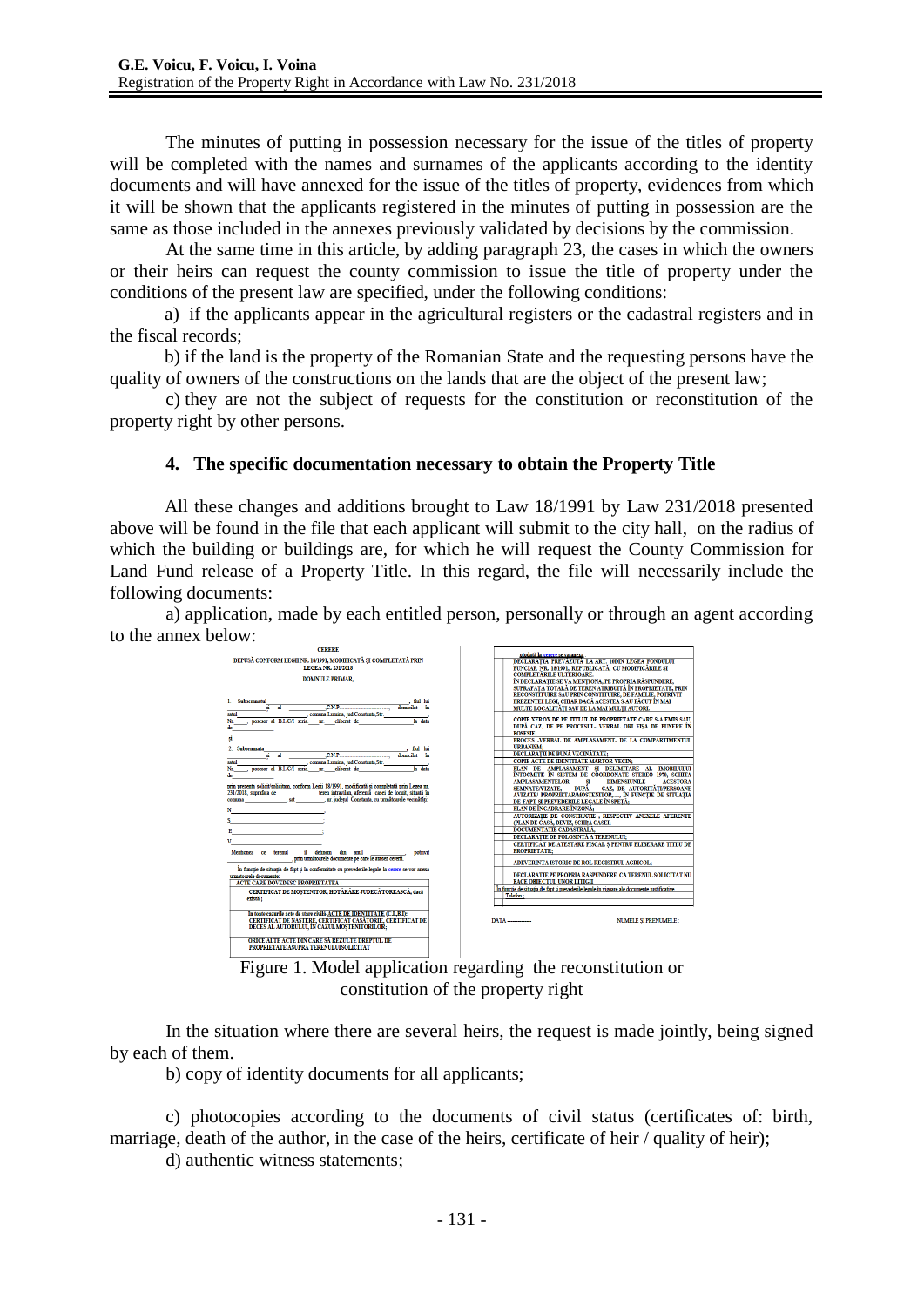e) plan for the location and delimitation of real estate drawn up by a person authorized in topographic works;



Figure 2. Topographical plan regarding the location and delimitation of the building

It is necessary that the location and delimitation plan contain all the elements characteristic of a first registration documentation in the Land Book (geometry, surface, data regarding the parcel (s) number (s), the categories of use according to the current use, the neighborhoods, the address, the dimensions, the name of the owner (s), the topographic grid, data relating to the land respectively to the constructions built on it, the topographic north, etc.) because each file will be sent for technical verification to the Cadastre and Real Estate Advertising Office within the radius of the building in question.

f) certificate issued by the City Hall of the Territorial Administrative Unit within the radius of which the building in question is, according to the agricultural registers from 1945 - December 1989 from which the surface of the land owned by the petitioner in the locality of the commune as well as the constructions registered;

g) certificate of inheritance if the person / persons appearing in the agricultural registers or the cadastral registers and in the fiscal records are deceased;

h) neighborhood declaration by which the neighbors of the building concerned express their agreement regarding the limit for each of the sides related to the building, this declaration being given knowing the provisions of art. 326 of the New Penal Code regarding false statements;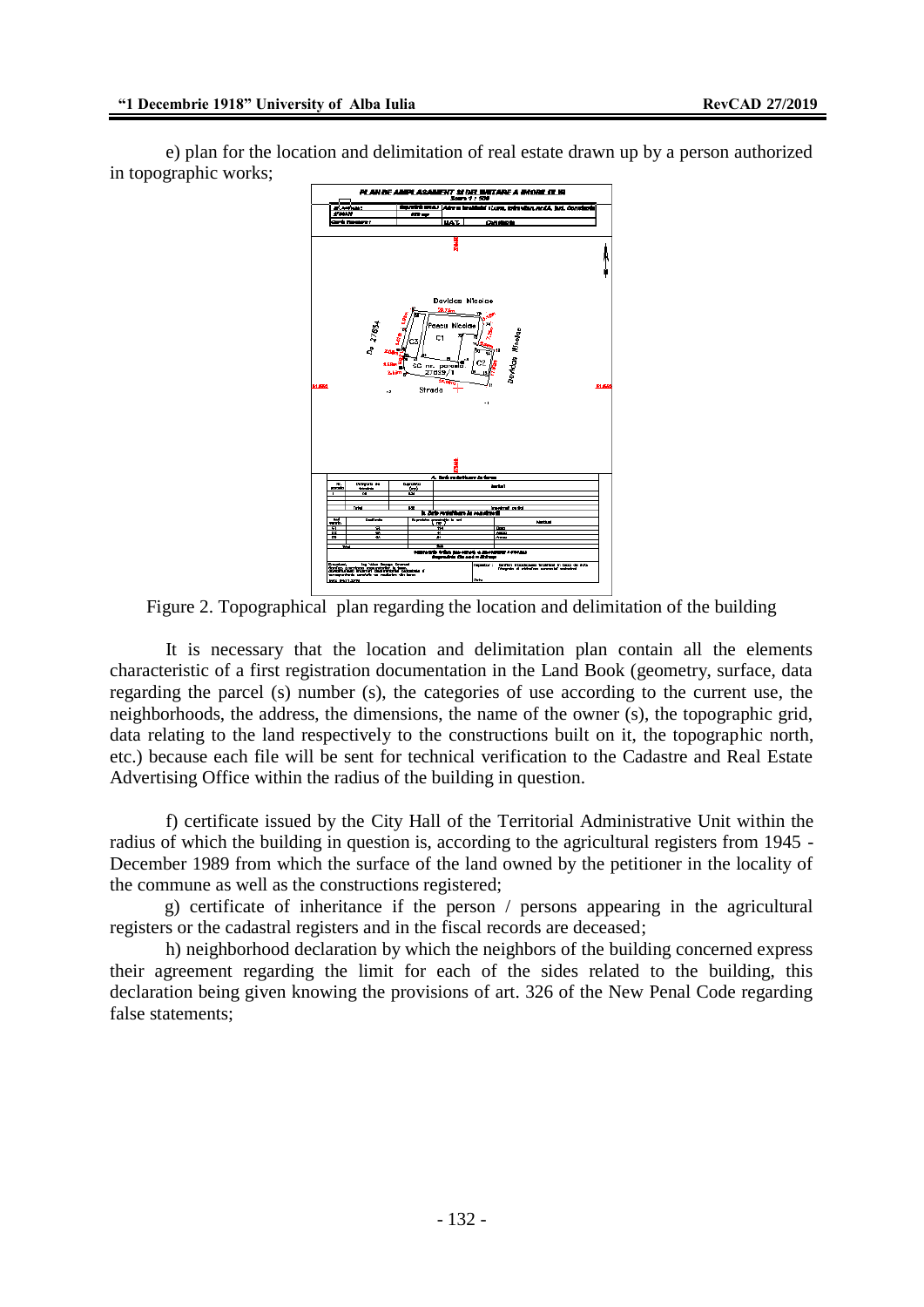```
DECLARATIE DE VECINATATE
```


Figure 3. Neighborhood declaration model

i) Declaration on own responsibility stating that the requested land is not the subject of requests for the reconstitution or constitution of the property right to other persons, respectively a declaration on own responsibility stating that the requested land is not / was the subject of any cause in the role the courts and the way of settlement, as the case may be;

| DECLARATIE PE PROPRIA RASPUNDERE                                                                                                                                                                                                                                                                                                                                                                                                                                                                                                                                                                                                                                                                                                                                                                                                                                                                                                                                                                        | DECLARATIE PE PROPRIA RASPUNDERE                                                                                                                                                                                                                                                                                                                                                                                                                                                                                                                                                                                                                                                                                                                                                                                                                                                                                                                                                                                                                                                     |
|---------------------------------------------------------------------------------------------------------------------------------------------------------------------------------------------------------------------------------------------------------------------------------------------------------------------------------------------------------------------------------------------------------------------------------------------------------------------------------------------------------------------------------------------------------------------------------------------------------------------------------------------------------------------------------------------------------------------------------------------------------------------------------------------------------------------------------------------------------------------------------------------------------------------------------------------------------------------------------------------------------|--------------------------------------------------------------------------------------------------------------------------------------------------------------------------------------------------------------------------------------------------------------------------------------------------------------------------------------------------------------------------------------------------------------------------------------------------------------------------------------------------------------------------------------------------------------------------------------------------------------------------------------------------------------------------------------------------------------------------------------------------------------------------------------------------------------------------------------------------------------------------------------------------------------------------------------------------------------------------------------------------------------------------------------------------------------------------------------|
| Subsemnatul/a<br>. ful<br>ai al CNP COLOR domicilat în<br>lui                                                                                                                                                                                                                                                                                                                                                                                                                                                                                                                                                                                                                                                                                                                                                                                                                                                                                                                                           | Conform art. 10 din Legea 18/1991, republicata, cu modificarile si completarile<br>ulterioare                                                                                                                                                                                                                                                                                                                                                                                                                                                                                                                                                                                                                                                                                                                                                                                                                                                                                                                                                                                        |
| comuna Lumina jud.Constants.Str.<br>satul<br>posesor al B.L.C./I seria nr. eliberat<br>la data<br>Nr.<br>, canoscând dispozitiile art. 326 Cod Penal, cu privire la falsul în declaratii.<br>de l<br>declar pe propria răspundere că nu am nici un litigiu referitor la terenul pentru care solicit titlu de<br>proprietate, in baza Legii nr. 231/2018, respectiv terenul în suprafață de _ _ _ _ _ _ _ , situat<br>Totodată declar ne propria raspundere că prin reconstituirea/constituirea dreptului de<br>proprietate pentru terenul respectiv, nu se creesză litigii cu proprietarii vecini, terenul nu a intrat în<br>circuitul civil si nu face obiectul altor cereri aflate în curs de solutionare prin procedure<br>administrative ori judiciare.<br>Dau prezenta declaratie, fiindu-mi necesară pentru constituirea /reconstituirea dreptului de<br>proprietate . în baza Legii nr. 231/2018.<br>Redactată în 3 (trei) exemplare, în fata reprezentantului Comisiei locale pentru stabilirea | Subsemnatul/a<br><b>Lumina</b><br>comuna<br>domicilat<br>satul<br>B.L/C/I<br>яl<br><b>nosesor</b><br>ind Constants Str.<br>Nr<br>la<br>cunoscând<br>aeria .nr. eliberat de<br>data<br>dispozițiile art. 326 din Noul Cod Penal cu privire la falsul în declarații, declar ne propria raspundere că<br>nu/am nrimit, in haza legilor funciar, teren în suprafată de control de la aut.<br><b>Example 1 occalitates and the contract of the contract of the contract of the contract of the contract of the contract of the contract of the contract of the contract of the contract of the contract of the contract of the</b><br>conform titluluide proprietate nr. The conformation of the conformation of the conformation of the conformation of the conformation of the conformation of the conformation of the conformation of the conformation of the con<br>De asemenea, am mai primit pe raza altor unități administrativ- teritoriale (precizati<br>denumirea) auprafata de<br>ha/mp, de la aut.<br>. conform titlului de proprietate nr.<br>ne care il anexez<br>prezentei |
| DECLARANT.<br><b>NUME SI PRENUME.</b>                                                                                                                                                                                                                                                                                                                                                                                                                                                                                                                                                                                                                                                                                                                                                                                                                                                                                                                                                                   | Tehnoredactatain treiexemplare originale, astazi<br>DECLARANT.<br>NUME SI PRENUME.                                                                                                                                                                                                                                                                                                                                                                                                                                                                                                                                                                                                                                                                                                                                                                                                                                                                                                                                                                                                   |
| SEMNÄTURA.                                                                                                                                                                                                                                                                                                                                                                                                                                                                                                                                                                                                                                                                                                                                                                                                                                                                                                                                                                                              | SEMNÁTURA.                                                                                                                                                                                                                                                                                                                                                                                                                                                                                                                                                                                                                                                                                                                                                                                                                                                                                                                                                                                                                                                                           |
|                                                                                                                                                                                                                                                                                                                                                                                                                                                                                                                                                                                                                                                                                                                                                                                                                                                                                                                                                                                                         |                                                                                                                                                                                                                                                                                                                                                                                                                                                                                                                                                                                                                                                                                                                                                                                                                                                                                                                                                                                                                                                                                      |
| PENTRU CONFORMITATE<br>Reprezentantului Comisiei locale<br>pentru stabilirea dreptului de proprietate privată Lumina                                                                                                                                                                                                                                                                                                                                                                                                                                                                                                                                                                                                                                                                                                                                                                                                                                                                                    | PENTRU CONFORMITATE.<br>Reprezentantului Comisiei locale<br>pentru stabilirea drentului de proprietate privată Lumina                                                                                                                                                                                                                                                                                                                                                                                                                                                                                                                                                                                                                                                                                                                                                                                                                                                                                                                                                                |

Figure 4. Statement on your own responsibility regarding the above situations

#### **5. Conclusions**

Regarding the effects of this legislative act, the opinions are divided, with different opinions on this subject. Applicants consider that, although the content of this file is voluminous in terms of the documents required to issue the title of property, this law represents a viable alternative in relation to the other ways of obtaining the right of property for the non-cooperative area, for example the way of the court where the time elapsed since the action is filed in court and its settlement is much greater.

However, even by amending or supplementing paragraphs or articles of the famous Law 18/1991, this law 231/2018 had some deficiencies with several legislative proposals regarding the modification of articles, for example article 24 (3), which does not specify the fact that the provisions of the present law also apply to the land related to the constructions built by the former organizations and entities of the consumer cooperation, regardless of their current or past name.

Probably the most important modification brought to Law 231/2018 was the entry into